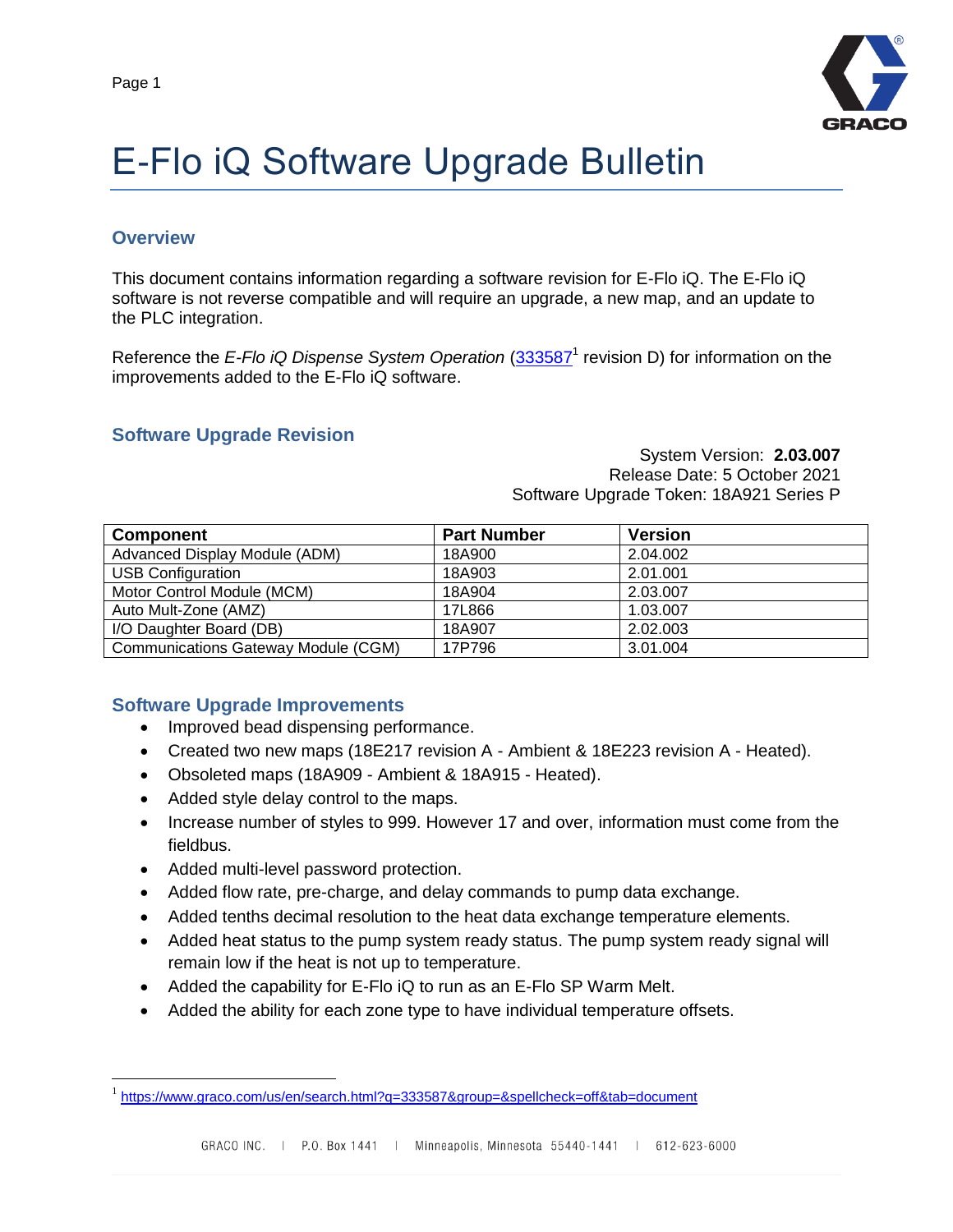#### **Software Fixes**

- Job Log on ADM and USB logs small shots more accurately.
- A high flow rate is now displayed correctly on the ADM.
- Resolved Temperature Offset screen error of displaying <sup>o</sup>F.
- Resolved Globalizing Heat Temperatures rounding error.
- Heat alarms and deviations now persist after an "over temperature" error.

## **Important Steps Before Upgrading Software**

When upgrading software, specific data will be cleared and defaulted. Graco recommends that you record the desired information before upgrading software either by taking a picture or writing down the information. After completing the software upgrade, you must manually enter the information below back into the ADM.

The following list of information will be cleared and defaulted once the upgrade is completed. Record all wanted information before starting upgrades.

- Individual Styles Definition Information (Flow Rate, Pre-charge, Delays)
- Zones Temperature Setpoint(s)
- Zones Temperature Setbacks
- Zones Heat Soak Timers
- Heat Idle Timeout
- Heat Rate Option
- **Drum Size**

#### **Upgrading System Software**

When upgrading the E-Flo iQ system software, you need the following items:

- Customer supplied USB stick.
	- **Note:** For the ADM to read the USB stick, the USB stick must contain less than 2GB of data
- Black Token (15M121). **Note:** Each E-Flo iQ system ships with a Black Token. The Black Token is located in the ADM Token reader.
- Upgrade E-Flo iQ Software (18A920)
	- Click [here](http://help.graco.com/en/software-history/e-flo-iq-software-change-history.html)<sup>2</sup> to open the software history page of E-Flo iQ on [help.graco.com.](help.graco.com) Download the series P upgrade software GTI.
- *ADM Token In-System Programming Manual* (3A6321) Click [here](https://www.graco.com/us/en/search.html?q=3A6321&group=&spellcheck=off&tab=webpage)<sup>3</sup> to obtain revision A of the ADM Token-In-System Programming manual. This will be used when upgrading software.

Once the items are gathered, follow the instructions below to upgrade the E-Flo iQ software.

1. Remove the ADM token reader cover.



 2 <http://help.graco.com/en/software-history/e-flo-iq-software-change-history.html>

<sup>&</sup>lt;sup>3</sup><https://www.graco.com/us/en/search.html?q=3A6321&group=&spellcheck=off&tab=webpage>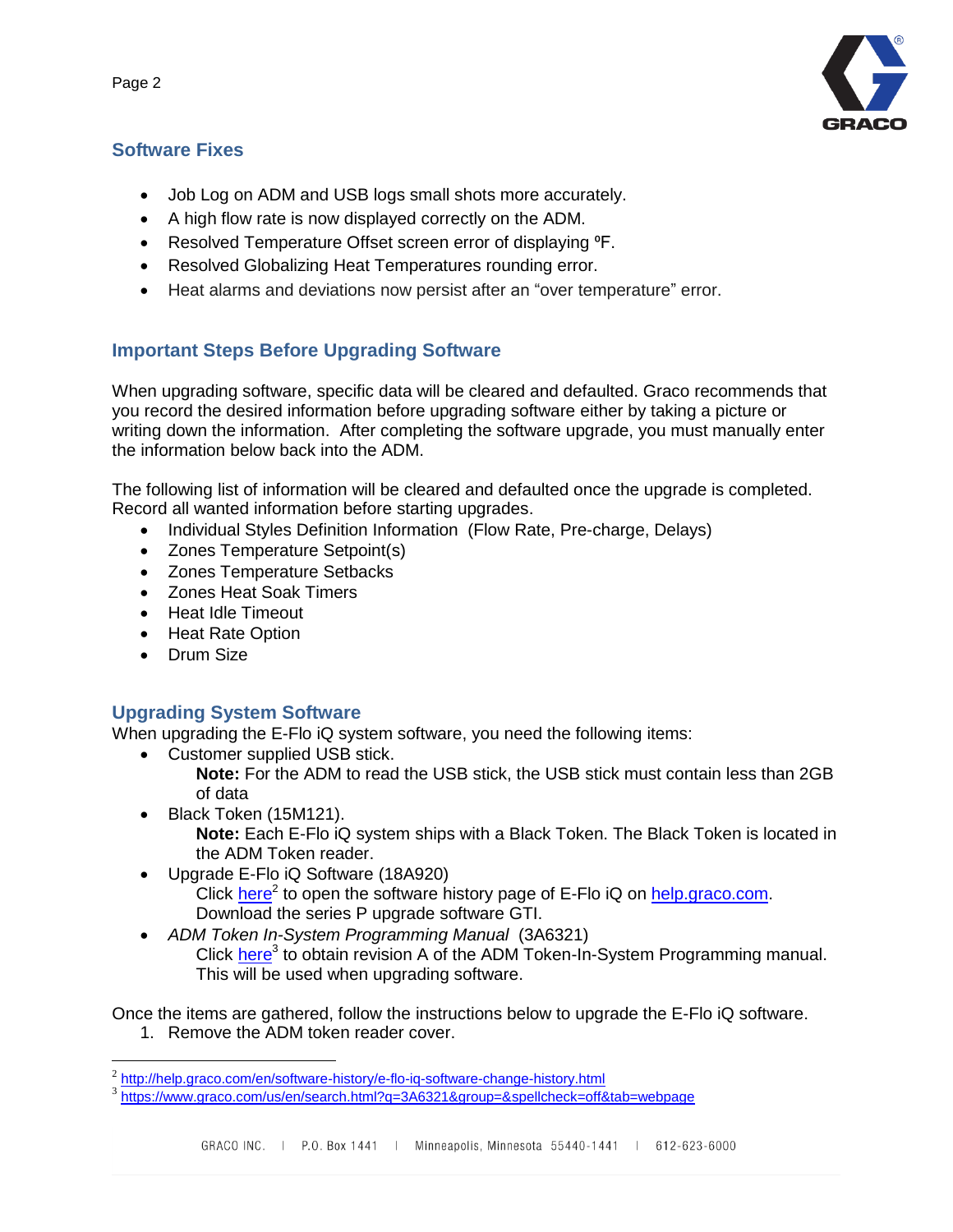

- 2. Remove the blue token from the ADM token reader.
	- **Note**: The blue token unlocks the E-Flo iQ software. Removing the blue token will force a restart and will switch to the E-Flo SP Warm Melt software. This is expected when upgrading.
- 3. Follow manual *ADM Token In-System Programming Manual* to complete the software upgrade.
	- Once upgrade is completed, proceed to the next step.
- 4. Place blue token back into ADM token reader.
	- **Note**: The system will force a restart and will switch to the E-Flo iQ software. Once the restart is completed, the E-Flo iQ system will be ready to operate.

#### **Upgrading Map Software**

When upgrading the E-Flo iQ map software, you need the following items:

- Customer supplied USB stick. **Note:** For the ADM to read the USB stick, the USB stick must contain less than 2GB of data
- Black Token (15M121).

**Note:** Each E-Flo iQ system ships with a Black Token. The Black Token is located in the ADM Token reader.

- Map Token Software Click [here](http://help.graco.com/en/e-flo-systems/e-flo-iq-fieldbus.html)<sup>4</sup> to open the E-Flo iQ fieldbus page on [help.graco.com.](help.graco.com) Download either the Ambient (18E218) or Heated (18E224) map.
- *ADM Token In-System Programming Manual* (3A6321) Click [here](https://www.graco.com/us/en/search.html?q=3A6321&group=&spellcheck=off&tab=webpage)<sup>5</sup> to obtain revision A of the ADM Token-In-System Programming manual. This will be used when upgrading software.

Once the items are gathered, follow the instructions below to upgrade the E-Flo iQ map.

- 1. Remove the ADM token reader cover.
- 2. Remove the blue token from the ADM token reader.
	- **Note**: The blue token unlocks the E-Flo iQ software. Removing the blue token will force a restart and will switch to the E-Flo SP Warm Melt software. This is expected when upgrading.
- 3. Follow manual *ADM Token In-System Programming Manual* to complete the map upgrade.
	- Once upgrade is completed, proceed to the next step.
- 4. Place blue token back into ADM token reader.
	- **Note**: The system will force a restart and will switch to the E-Flo iQ software. Once the restart is completed, the E-Flo iQ system will be ready to operate.
- 5. Follow the *[Upgrading PLC](#page-3-0) Integration* to update the PLC Integration.

 $\overline{a}$ 

<sup>&</sup>lt;sup>4</sup> <http://help.graco.com/en/e-flo-systems/e-flo-iq-fieldbus.html>

<sup>&</sup>lt;sup>5</sup><https://www.graco.com/us/en/search.html?q=3A6321&group=&spellcheck=off&tab=webpage>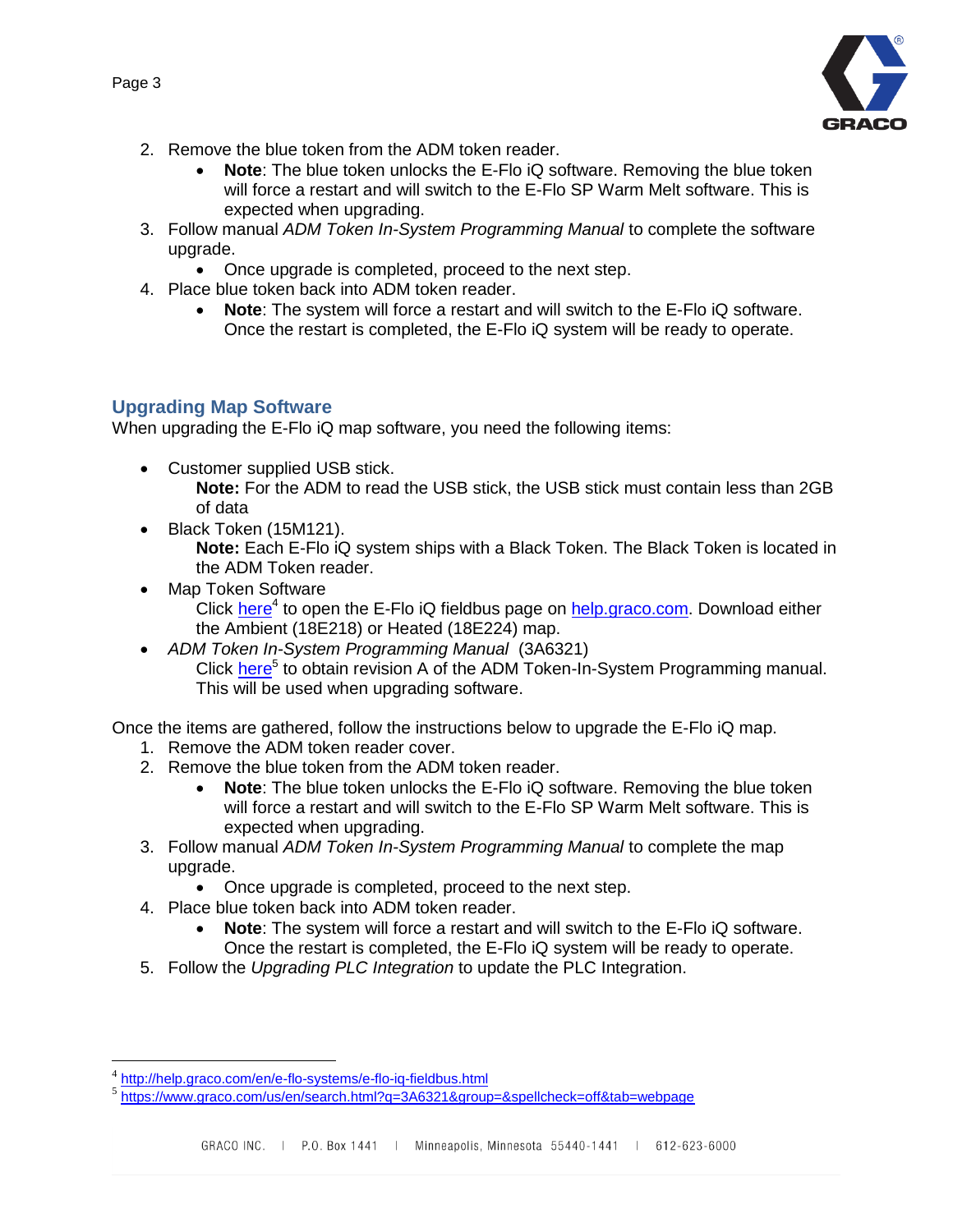#### Page 4

### <span id="page-3-0"></span>**Upgrading PLC Integration**

Below are instructions to upgrade the PLC Integration to communicate with the improved software and new maps.

1. The input and output instance size has changed.

| E-Flo iQ Heated Map                                             |             |  | E-Flo iQ Heated Map                                           |             |  |
|-----------------------------------------------------------------|-------------|--|---------------------------------------------------------------|-------------|--|
| Gateway Map Token: 18A915<br>Map Name on ADM: E-Flo iQ Adv Heat |             |  | Gateway Map Token: 18E224<br>Map Name On ADM: EFIo iQ Heated  |             |  |
| Comm. Format:                                                   | Data - SINT |  | Comm. Format:                                                 | Data - SINT |  |
| Input Assembly Instance:                                        | 100         |  | Input Assembly Instance:                                      | 100         |  |
| Input Instance Size:                                            | 78          |  | Input Instance Size:                                          | 94          |  |
| <b>Output Assembly Instance:</b>                                | 150         |  | <b>Output Assembly Instance:</b>                              | 150         |  |
| Output Instance Size:                                           | 32          |  | Output Instance Size:                                         | 40          |  |
|                                                                 |             |  |                                                               |             |  |
| E-Flo iQ Ambient Map                                            |             |  | E-Flo iQ Ambient Map                                          |             |  |
| Gateway Map Token: 18A909<br>Map Name on ADM: E-Flo iQ Adv      |             |  | Gateway Map Token: 18E218<br>Map Name on ADM: EFIo iQ Ambient |             |  |
| Comm. Format:                                                   | Data - SINT |  | Comm. Format:                                                 | Data - SINT |  |
| Input Assembly Instance:                                        | 100         |  | Input Assembly Instance:                                      | 100         |  |
| Input Instance Size:                                            | 54          |  | Input Instance Size:                                          | 70          |  |
| <b>Output Assembly Instance:</b>                                | 150         |  | <b>Output Assembly Instance:</b>                              | 150         |  |
| <b>Output Instance Size:</b>                                    | 16          |  | <b>Output Instance Size:</b>                                  | 24          |  |

2. The new maps include the capability of controlling the valve and motor delays directly through the CGM. These Tags have been added at the end of the ambient map, which changes all other tag locations after, requiring remapping.



#### OLD MAPS NEW MAPS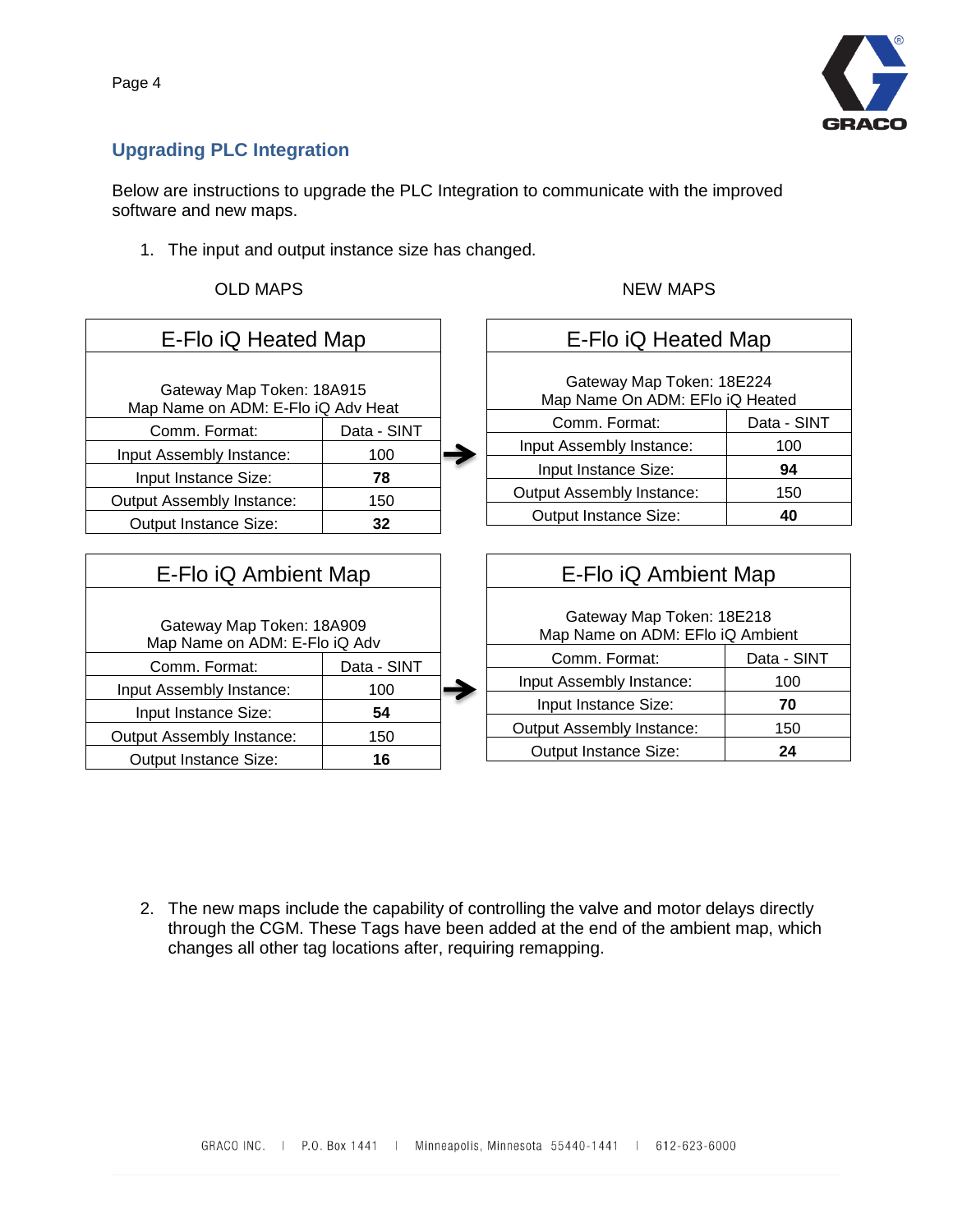

| E-Flo iQ Maps 18E218 and 18E224 for Ambient and Heated Systems |                                                                                                            |                                        |                     |           |                |                |                |  |
|----------------------------------------------------------------|------------------------------------------------------------------------------------------------------------|----------------------------------------|---------------------|-----------|----------------|----------------|----------------|--|
| Automation Outputs (signal from PLC to E-Flo iQ)               |                                                                                                            |                                        |                     |           |                |                |                |  |
| Tag ID                                                         | <b>Description</b>                                                                                         |                                        | Data Type Min Value | Max Value | Bit            | <b>Byte</b>    | Heat           |  |
| 1                                                              | SYS - Data Exchange Element Command                                                                        | uint16                                 | 0                   | 32767     | $0 - 14$       | $0 - 1$        | Α              |  |
| 2                                                              | <b>System Enable/Remote Start Request</b>                                                                  | <b>Boolean</b>                         | 0                   | 1         | 0              |                | Α              |  |
| 3                                                              | <b>System Disable Request</b>                                                                              | <b>Boolean</b>                         | 0                   | 1         | 1              |                | Α              |  |
| 4                                                              | <b>Pump PLC Lockout/Control Request</b>                                                                    | <b>Boolean</b>                         | 0                   | 1         | $\overline{2}$ |                | Α              |  |
| 5                                                              | <b>Style Enable Request</b>                                                                                | <b>Boolean</b>                         | 0                   | 1         | 3              |                | А              |  |
| 6                                                              | <b>Go Signal Request</b><br>(use discrete signal for proper timing!)                                       | <b>Boolean</b>                         | 0                   | 1         | 4              | $\overline{2}$ | Α              |  |
| 7                                                              | <b>Dispense Complete Request</b>                                                                           | <b>Boolean</b>                         | 0                   | 1         | 5              |                | Α              |  |
| 8                                                              | <b>Tandem Crossover Request</b>                                                                            | <b>Boolean</b>                         | $\bf{0}$            | 1         | 6              |                | A              |  |
| 9                                                              | <b>Prime Pump Request</b><br>(Tandem Unit sent to Inactive Pump)<br>(Ram Unit sent to Active Pump)         | <b>Boolean</b>                         | 0                   | 1         | 7              |                | Α              |  |
| 10                                                             | <b>Valve Depressurization Request</b>                                                                      | <b>Boolean</b>                         | 0                   | 1         | 0              |                | Α              |  |
| 11                                                             | <b>Platen Depressurization Request</b>                                                                     | <b>Boolean</b>                         | 0                   | 1         | 1              |                | A              |  |
| 12                                                             | <b>Auto Depressurization Cancel Request</b>                                                                | Boolean                                | 0                   | 1         | $\overline{2}$ |                | Α              |  |
| 13                                                             | Acknowledge / Clear Errors Request<br>(both pumps)                                                         | <b>Boolean</b>                         | 0                   | 1         | 3              | 3              | A              |  |
| 14                                                             | <b>Reserved Bit 1</b>                                                                                      | <b>Boolean</b>                         | ×,                  | ×,        | 4              |                | Α              |  |
| 15                                                             | <b>Reserved Bit 2</b>                                                                                      | <b>Boolean</b>                         | ÷                   |           | $\overline{5}$ |                | Α              |  |
| 16                                                             | <b>Reserved Bit 3</b>                                                                                      | <b>Boolean</b>                         | L.                  | ÷,        | 6              |                | Α              |  |
| 17                                                             | <b>Reserved Bit 4</b>                                                                                      | <b>Boolean</b>                         | à,                  | ×,        | 7              |                | Α              |  |
| 18                                                             | <b>Desired Style Number Request</b>                                                                        | uint16                                 | $\Omega$            | 16        | $0 - 14$       | $4 - 5$        | Α              |  |
| 19                                                             | Style Fieldbus Pre-charge Target<br>(xxx.x bars)                                                           | uint16                                 | 0.0                 | 413.6     | $0 - 14$       | $6 - 7$        | Α              |  |
| 20                                                             | <b>Style Fieldbus Flow-rate Target</b><br>(xxxx cc/min)                                                    | uint16                                 | 0                   | 6000      | $0 - 14$       | $8-9$          | Α              |  |
| 21                                                             | <b>Reserved Word 1</b>                                                                                     | uint16                                 |                     |           | $0 - 14$       | $10 - 11$      | Α              |  |
| 22                                                             | Prime Pressure Target (xxx.x bar)<br>(Tandem Unit sent to Inactive Pump)<br>(Ram Unit sent to Active Pump) | uint16                                 | 0                   | 413.6     | $0 - 14$       | $12 - 13$      | Α              |  |
| 23                                                             | Prime Flow Target (xxxx cc/min)<br>(Tandem Unit sent to Inactive Pump)<br>(Ram Unit sent to Active Pump)   | uint16                                 | 0                   | 6000      | $0 - 14$       | $14 - 15$      | Α              |  |
| 24                                                             | Valve On Delay Target (xxxx ms)                                                                            | uint16                                 | $\overline{0}$      | 5000      | $0 - 14$       | $16-17$        | $\overline{A}$ |  |
| 25                                                             | Valve Off Delay Target (xxxx ms)                                                                           | uint16                                 | 0                   | 5000      | $0 - 14$       | 18-19          | Α              |  |
| 26                                                             | Motor On Delay Target (xxxx ms)                                                                            | uint16                                 | 0                   | 5000      | $0 - 14$       | 20-21          | Α              |  |
| 27                                                             | Motor Off Delay Target (xxxx ms)                                                                           | uint16                                 | $\overline{0}$      | 5000      | $0 - 14$       | 22-23          | A              |  |
|                                                                |                                                                                                            | <b>Iransition To Heated Map 18E224</b> |                     |           |                |                |                |  |

| E-Flo iQ Maps 18E218 and 18E224 for Ambient and Heated Systems |
|----------------------------------------------------------------|
| Automation Outputs (signal from PLC to E-Flo iQ)               |

3. Re-map *Heat Data Exchange* to include moving the temperature offset from a global setup variable to individual zone variables. Added tenths decimal resolution to the zone resolution of actual temperature, set point temperature, setback temperature and temperature offset. Items that have changed in resolution are highlighted in yellow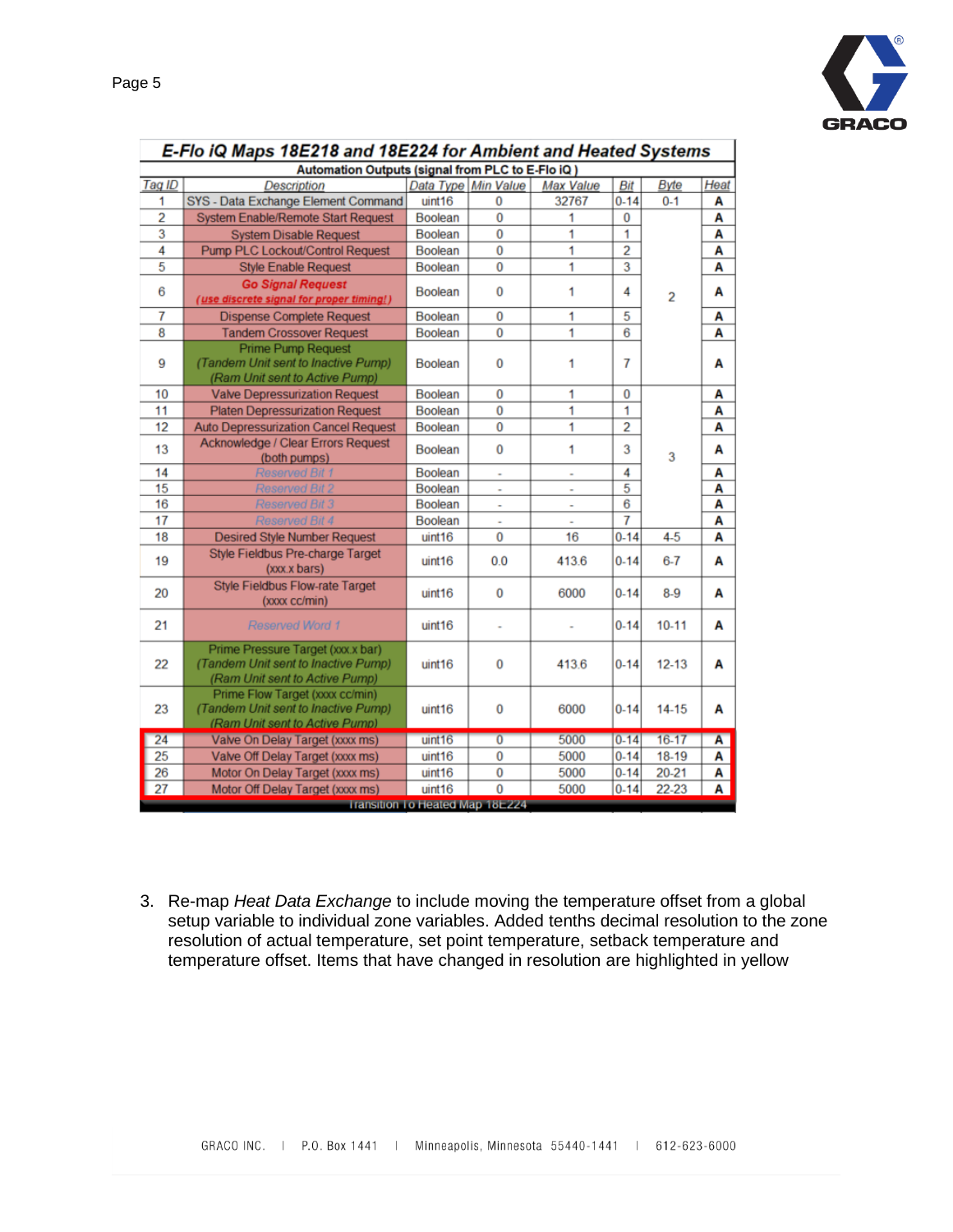

| E-Flo iQ Heat Data Exchange (18E224)                                               |                                                       |                                                                                                                                                                                                                                                |                       |                |               |  |  |
|------------------------------------------------------------------------------------|-------------------------------------------------------|------------------------------------------------------------------------------------------------------------------------------------------------------------------------------------------------------------------------------------------------|-----------------------|----------------|---------------|--|--|
| Note: the "z" in the command value corresponds to the zone you are wanting to read |                                                       |                                                                                                                                                                                                                                                |                       |                |               |  |  |
| Command<br>Value<br>(hexadecimal)                                                  | <b>Name</b>                                           | Units/Format                                                                                                                                                                                                                                   | Read/<br>Write        | Min<br>Value   | Max Value     |  |  |
| 0                                                                                  | AMZ Active Module Alarms                              | <b>Bitfield</b>                                                                                                                                                                                                                                | Read                  | 0              | 2,147,483,647 |  |  |
| $\mathbf{1}$                                                                       | <b>AMZ Active Module</b><br>Deviations                | <b>Bitfield</b>                                                                                                                                                                                                                                | Read                  | 0              | 2,147,483,647 |  |  |
| $\overline{2}$                                                                     | <b>AMZ Active Module</b><br>Advisories                | <b>Bitfield</b>                                                                                                                                                                                                                                | Read                  | 0              | 2,147,483,647 |  |  |
| 3                                                                                  | I/O Daughter Board Active<br><b>Module Alarms</b>     | <b>Bitfield</b>                                                                                                                                                                                                                                | Read                  | 0              | 2,147,483,647 |  |  |
| 4                                                                                  | I/O Daughter Board Active<br><b>Module Deviations</b> | <b>Bitfield</b><br>Read                                                                                                                                                                                                                        |                       | 0              | 2,147,483,647 |  |  |
| 5                                                                                  | I/O Daughter Board Active<br><b>Module Advisories</b> | <b>Bitfield</b>                                                                                                                                                                                                                                | Read                  | 0              | 2,147,483,647 |  |  |
| 6                                                                                  | <b>Drum Sizes</b>                                     | <b>Enum Number:</b><br>0: 20 Liters<br>1: 200 Liters                                                                                                                                                                                           | Read/<br>Write        | 0              | 1             |  |  |
| $\overline{7}$                                                                     | Heat Idle Timeout                                     | xx hours                                                                                                                                                                                                                                       | Read/<br>Write        | 0              | 24            |  |  |
| 8                                                                                  | Line Voltage, Leg #1                                  | xxx.x Volts                                                                                                                                                                                                                                    | Read                  | 0.0            | 400.0         |  |  |
| 9                                                                                  | Line Voltage, Leg #2                                  | xxx.x Volts                                                                                                                                                                                                                                    | Read                  | 0.0            | 400.0         |  |  |
| Α                                                                                  | Line Voltage, Leg #3                                  | xxx.x Volts                                                                                                                                                                                                                                    | Read                  | 0.0            | 400.0         |  |  |
|                                                                                    |                                                       | <b>Transition to Zones</b>                                                                                                                                                                                                                     |                       |                |               |  |  |
| z000                                                                               | AMZ Active Zone #z Alarms                             | <b>Bitfield</b>                                                                                                                                                                                                                                | Read                  | $\mathbf 0$    | 2,147,483,647 |  |  |
| z001                                                                               | AMZ Active Zone #z<br>Deviations                      | <b>Bitfield</b>                                                                                                                                                                                                                                | Read                  | 0              | 2,147,483,647 |  |  |
| z002                                                                               | AMZ Active Zone #z<br>Advisories                      | <b>Bitfield</b>                                                                                                                                                                                                                                | Read                  | 0              | 2,147,483,647 |  |  |
| z003                                                                               | Zone #z Heat State                                    | <b>Bit Number:</b><br>0: Heat Zone Off<br>1: Heat Zone On<br>2. Heat Zone Warming up<br>3. Heat Zone At Temperature<br>4. Heat Zone is Heat Soaking<br>5. Heat Zone is in Setback<br>6. Heat Zone has a Deviation<br>7. Heat Zone has an Alarm | Read                  | 0              | 127           |  |  |
| z004                                                                               | Zone #z Actual Temperature                            | xx.x deg C                                                                                                                                                                                                                                     | Read                  | $\overline{0}$ | 100.0         |  |  |
| z005                                                                               | Zone #z Actual Current<br>Usage                       | xx.xxx A                                                                                                                                                                                                                                       | Read                  | 0.000          | 25.000        |  |  |
| z006                                                                               | Zone #z Actual Duty Cycle                             | xxx.xx %                                                                                                                                                                                                                                       | Read                  | 0.00           | 100.00        |  |  |
| z007                                                                               | Zone #z Soak Time<br>Remaining                        | xx seconds                                                                                                                                                                                                                                     | Read                  | 0              | 7200          |  |  |
| z008                                                                               | Zone #z Setpoint<br><b>Temperature</b>                | xx.x deg C                                                                                                                                                                                                                                     | Read/<br><b>Write</b> | 15             | 70.0          |  |  |
| z009                                                                               | Zone #z Setback<br><b>Temperature</b>                 | xx.x deg C                                                                                                                                                                                                                                     | Read/<br><b>Write</b> | 15             | 70.0          |  |  |
| z00A                                                                               | Zone #z Heat Soak Time                                | xx.x minutes                                                                                                                                                                                                                                   | Read/<br>Write        | $\pmb{0}$      | 120           |  |  |